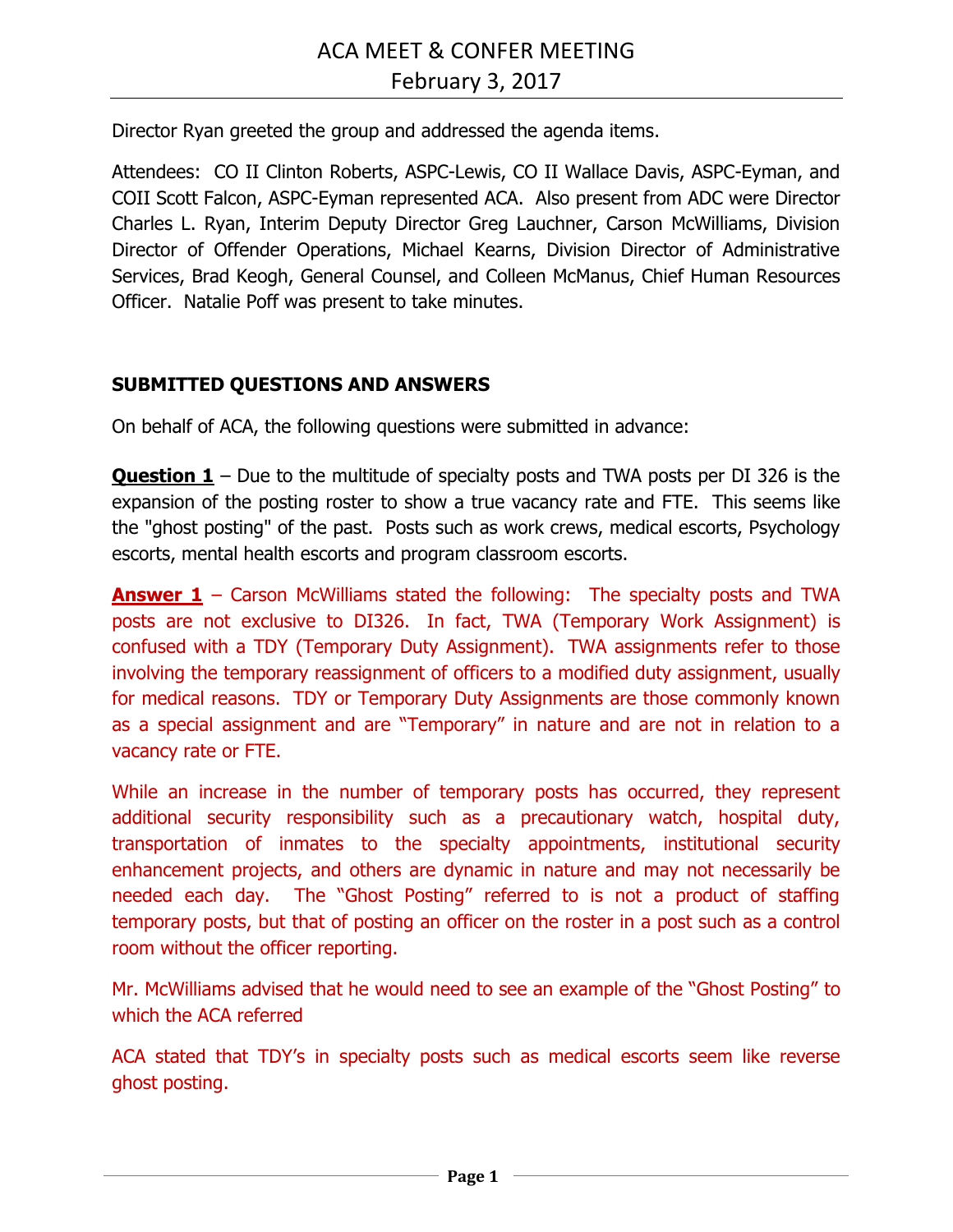Mr. McWilliams stated that staff should make a notation on the roster to show medical escorts in TDY's to show what is happening with staff. Again, Mr. McWilliams reiterated that he would need an example of such posting to better assess and address the issue.

ACA asked if the temporary positions will be added permanently.

Mr. McWilliams advised that the temporary positions will not be added permanently. He further explained that the temporary positions are needed in specialty posts to give the Department more flexibility until we can figure out a way to balance the budget, FTEs, and areas of critical need.

**Question 2** – Yes, we have asked before regarding raises. Is there any update to this proposal?

**Answer 2** – Employee recruitment and retention, including employee compensation, continues to be of critical importance to ADC. The importance of this issue is illustrated by the fact that ADC continues to highlight and prioritize the issue in its annual budget request. ADC appreciates the opportunity to raise key budget issues, such as employee compensation, through the annual budget request and understands the difficult choices the Governor's Office makes in crafting a budget. Ultimately, funding for a permanent raise for ADC staff is not included in the Governor's recommended budget. However, ADC fully supports the Governor's budget recommendation and dedication to ensuring a stable, structurally balanced budget for Arizona.

However, even before final decisions were made on the budget, ADC worked with the Governor's Office to receive authorization to provide Corrections Officers a one-time, \$1,500 retention bonus to be paid during FY 2017. Correctional Officer IIs that have graduated from COTA and are employed with ADC on June 30, 2016 will receive the one-time \$1,500 retention pay. The retention bonus will be paid in June 2017.

Director Ryan advised that the pay package to increase the security series' salaries by \$1,000 was not recommended in the Governor's budget. He noted that 565 Correctional Officer positions were previously abolished by his predecessor in 2006 to help fund pay increases by using vacancy savings. The Director stated that although pay packages continue to be a priority, we cannot give up additional Correctional Officer positions to fund pay increases, as those positions are critically needed. He advised that current vacancy savings are being used to payout compensatory and holiday leave, which is a component of a three-part compensation strategy to encourage employee retention. The first component is the comp time payout that occurred in January 2017; the second will occur with the payout of comp time at the end of the fiscal year; and the third will be a \$1,500 one-time bonus for CO II's that are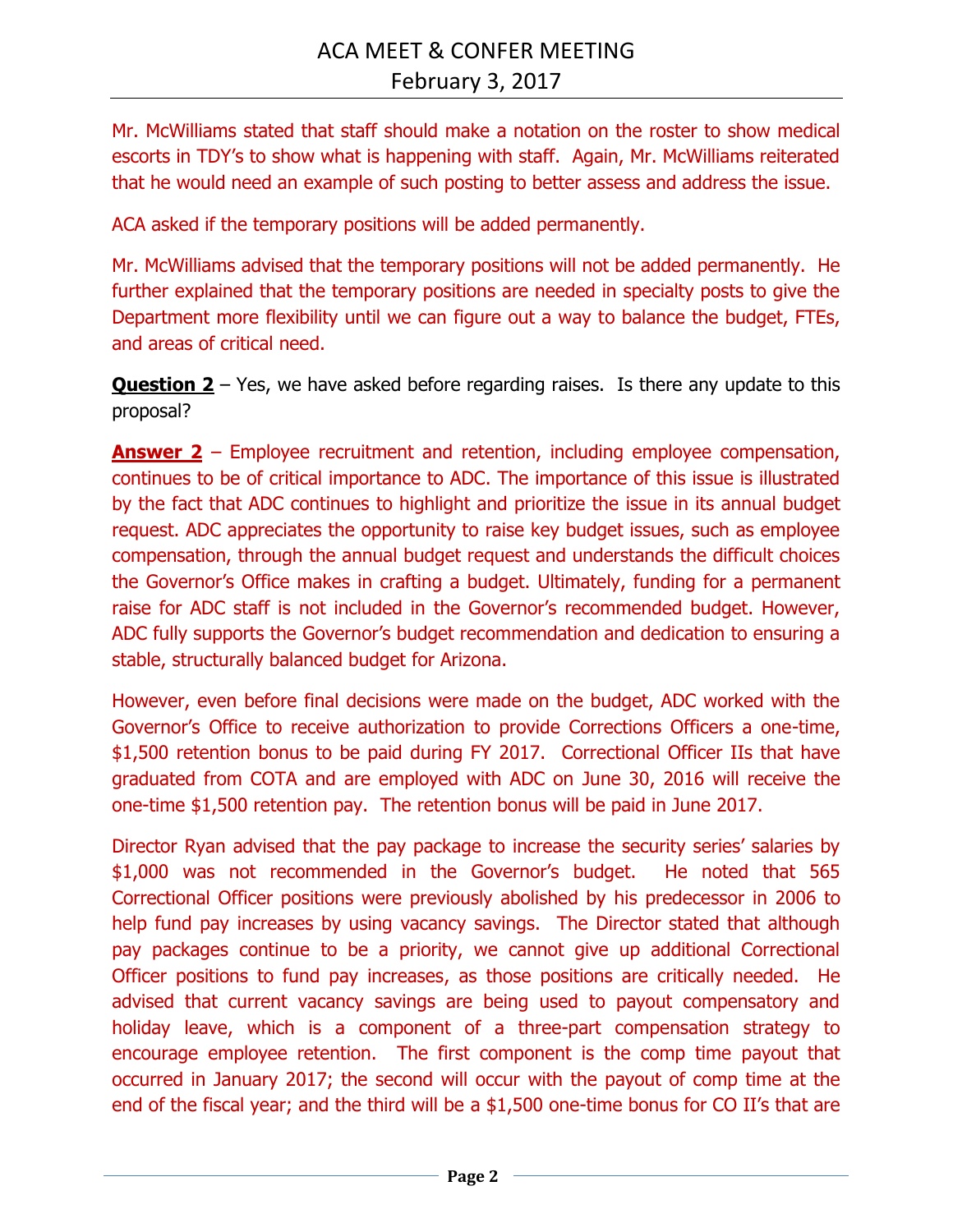employed with ADC on June 30, 2017. Director Ryan said, "We want to retain staff. We cannot increase the base pay of our Officers, but through various compensation strategies, we can put additional money in their pockets."

### **Additional Information:**

Director Ryan sent an agency wide e-mail dated February 1, 2017 at 1:09 p.m. stating the following:

"We have recently received approval from the Arizona Department of Administration to change our employee performance evaluation (MAP) year from the current July  $1 -$ June 30 to the new period of March  $1$  – February 28. This change was made to better accommodate the agency's priorities, including the possibility of providing merit pay or other incentive bonus pay as fiscal year-end resources may allow.

More information will be provided by Human Resources in the near future, but for now, please note that the current MAP rating period will close on February 28, 2017. This means that MAPs will need to be completed by March 31, 2017. Going forward, the MAP rating period will be March 1, 2017 – February 28, 2018. The timing of the new cycle will position us to better assess whether we can fund merit pay for staff, based on MAP ratings, with available funding.

Although we have requested funding for permanent pay raises, the Governor's Office and Legislature must ultimately make the difficult decision to allocate funding to priority issues. As you may be aware, the State has limited financial resources. To date, permanent pay raises for all employees have not been funded for a number of years. However, as an agency we may have the ability to award merit pay, based on available funding."

Director Ryan reiterated the MAP rating adjustment period to the employee organization and advised if we have additional vacancy savings, we may be able to fund merit pay. As a possible example, those who receive a MAP rating of:

- 2.0 may potentially receive a .5% bonus
- 2.5 may potentially get a 1% bonus
- 3.0 may potentially get a 1.5% bonus

Director Ryan advised that there are 839 CO II vacancies, a 12.6% vacancy rate. The retention bonus is intended for CO II's.

Director Ryan acknowledged that the Department of Corrections' pay is not competitive and further stated that ADC ranks at the bottom of the Western eleven states in relation to pay.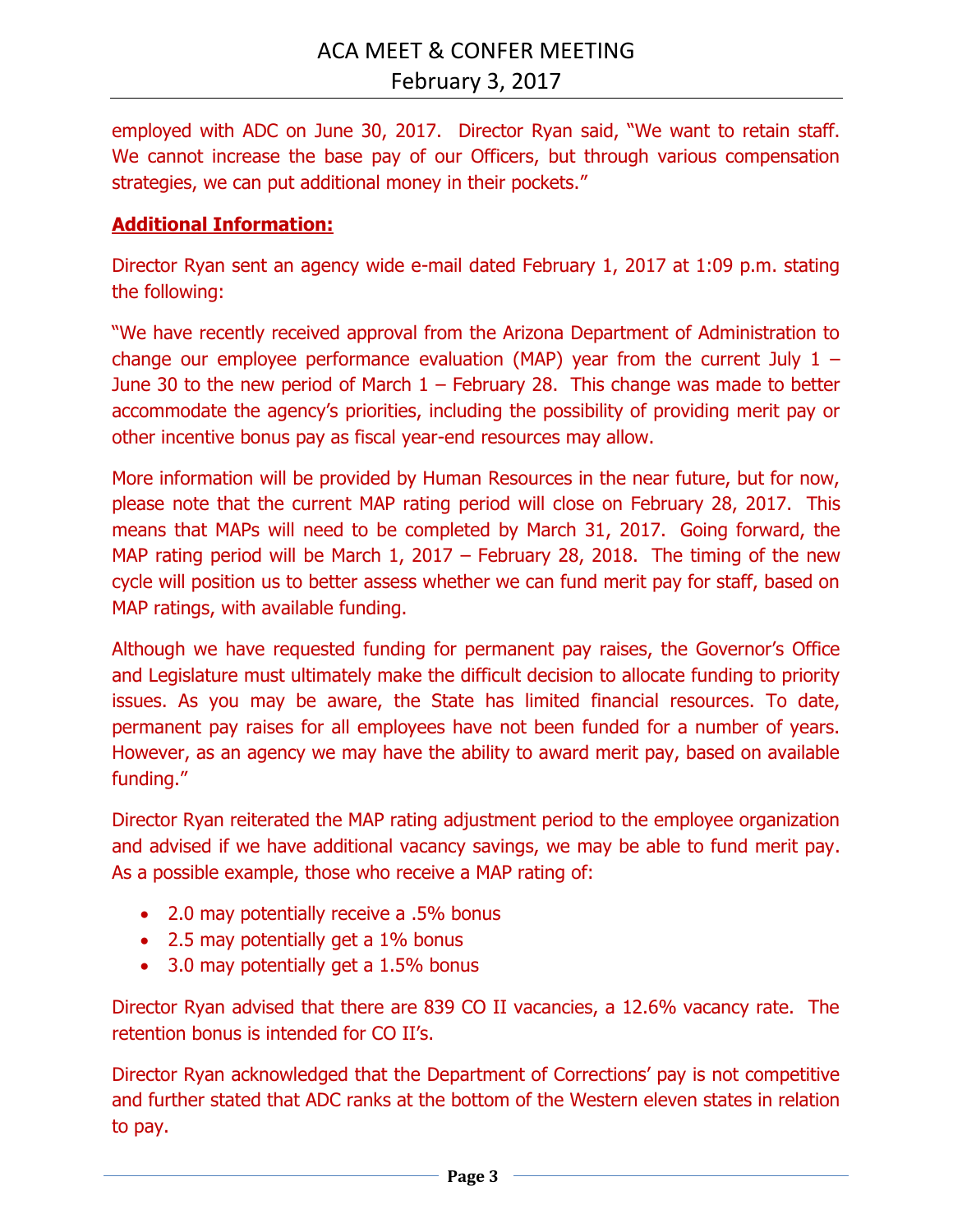ACA asked if base pay adjustments would impact next year's budget.

Greg Lauchner clarified that there will not be adjustments to base pay. He further stated that there will be two phases of the compensation plan; merit pay and the retention bonus, both of which will be paid one time only.

ACA asked if vacancy savings can fund an increase to the base pay for CO's and whether or not additional CO positions can be added to show that there is a legitimate need for additional funding during next year's budget appropriation hearings.

Director Ryan stated that budget forecasts and budget appropriations are determined by the legislature and are structurally balanced for all Arizona State Agencies.

Carson McWilliams stated that the 12 hour shift schedule will address vacancy numbers which in turn will impact vacancy savings and will hopefully help our retention efforts.

Colleen McManus added that if the retention bonus increases employee retention, we can use that evidence to support a pay package next year.

ACA suggested that a committee be formed to discuss ideas on ways to retain staff and have employees be recruiters to champion ADC as a competitive and diverse employer. It was also suggested that the committee can come up with training programs to improve officer safety, put together compensation ideas and publicly speak to show what our agency does.

Director Ryan stated that this type of forward thinking is in alignment with the AMS and the implementation of continuous improvement and commended ACA for their suggestion to form a committee to engage employees and other stakeholders and positively highlight the Department of Corrections.

#### **Additional Information:**

Arizona Management System (AMS) – Phase two of the AMS kicked off in Florence. Much of the emphasis of the cascading tiers is to empower the complex, down to the unit level, to be involved in the decision making process in hopes of propelling cultural change within ADC which is ever evolving. Agency Directors are required to meet with stakeholders to ask them what we are doing well, and what can we do better.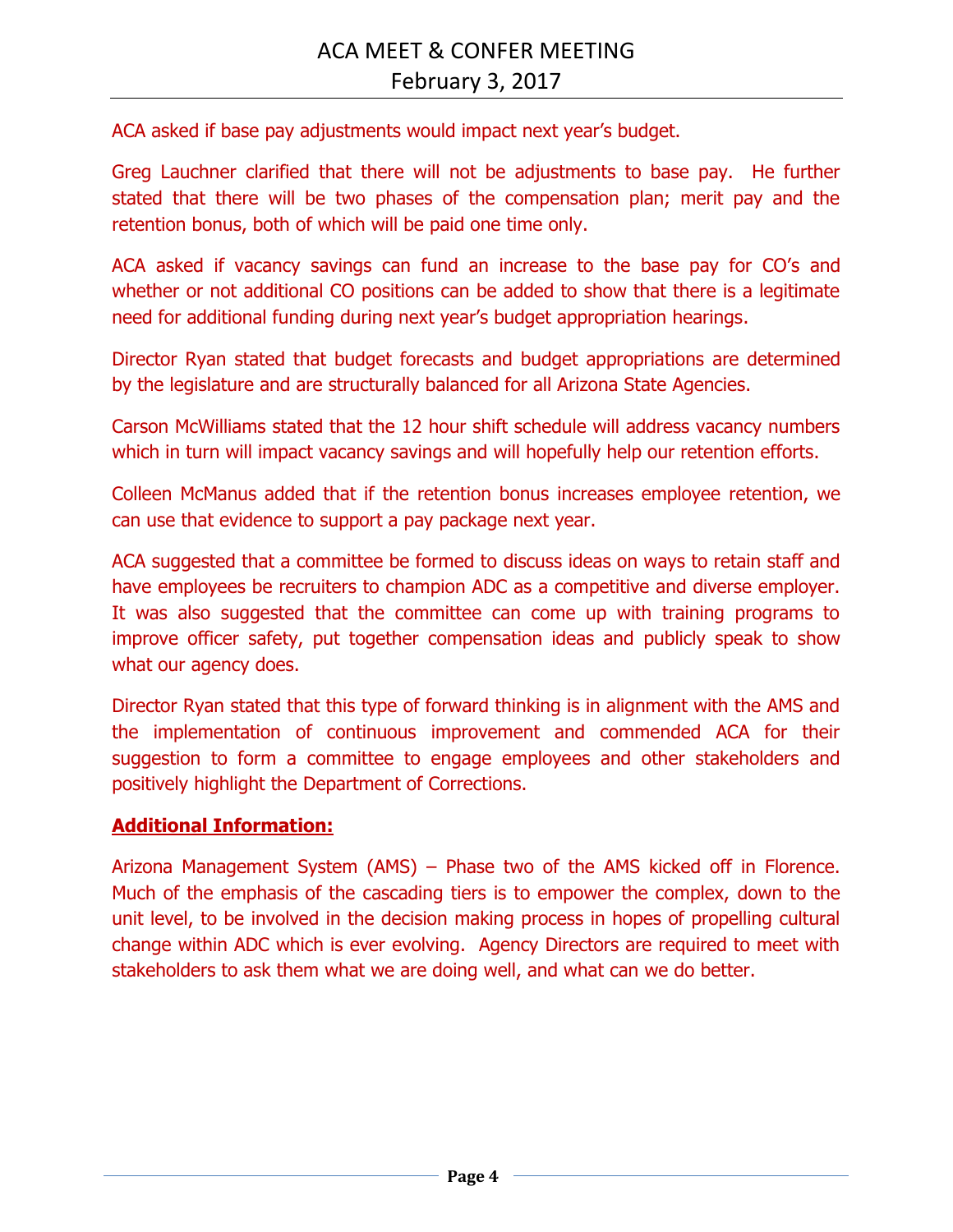# **Additional Information:**

Director Ryan stated that CO's are required to own class A uniforms. Wearing class A's gives Supervisors the opportunity to inspect them and ensure their staff are following policy. The issue with polos is that they wear out quickly. Class A uniforms will continue to be a requirement. Policy will not change. If staff want to wear service stripes, they will have to pay for them. If they do not want to wear service stripes they do not have to. It's their choice. Carson McWilliams will meet with the Employee Organizations in the near future to come up with a proposal to add LA Police Gear to the list of approved brands to purchase TDUs.

**Question 3** – Call-ins, is there a standard to the call-ins? There has been an increase in workers coming to work in severe personal conditions. Where is the line for [us to] draw as a Department?

**Answer 3** – Attendance is a critical component of effectively and efficiently managing the agency and ensures adequate staffing levels for safety and security. The Department demonstrates respect and appreciation for those employees who exhibit exceptional reliability by imposing and enforcing a reasonable attendance standard throughout the Department. Attendance standards are outlined in Department Orders 512 and 525.

With respect to "call-ins" or unscheduled usage of sick leave; accrued sick leave is available for use as may be needed. Situations arising which result in the use of sick leave are varied thereby stipulating a "standard" on the frontend is difficult. In lieu, each unscheduled leave event is evaluated individually. It is expected that agency actions arising out of leave utilization be uniform and consistent within units to ensure fairness and equitable treatment. Though as indicated in DO 512.1.8.1.8.3; Supervisors may require the submission of evidence substantiating the need for sick leave, however not every employee shall be required to submit documentation for every sick leave hour used. The requirement to produce documentation shall be determined on a case-bycase basis when chronic and/or extended periods of sick leave are taken and/or a pattern indicates a possible abuse of sick leave.

ACA raised questions regarding the number of call-ins an employee can have, and if an employee is rotated or transferred, if those previous call-ins are counted toward the number of allowable absences, or if an NNTI would then be issued.

Mr. McWilliams advised that he will look into policy regarding call-ins. He further stated that the NNTI's and 601's are to correct the behavior of those who abuse sick leave and call-ins.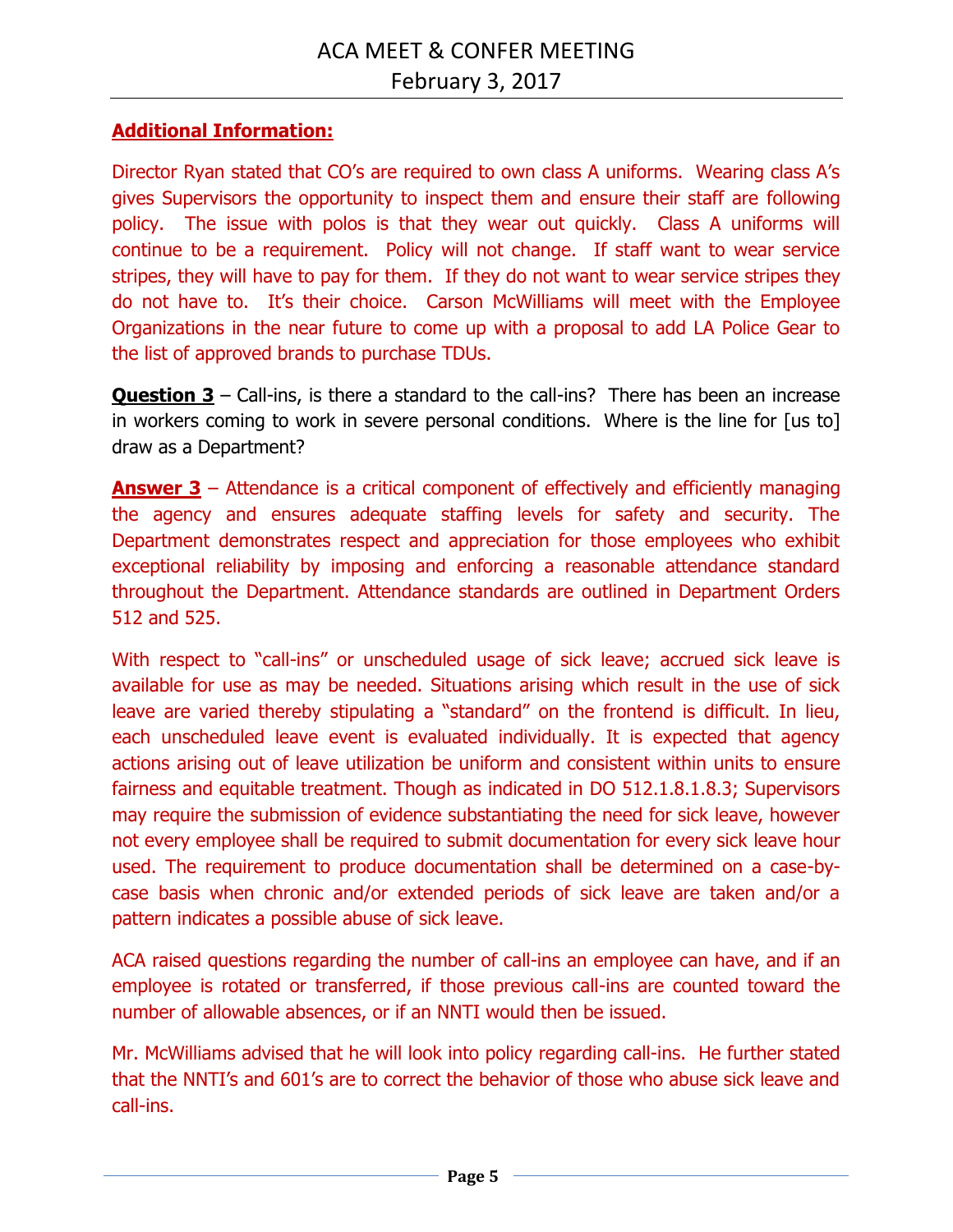Director Ryan stated that the chart in policy is a guideline, not an absolute. Such behavior should be addressed but we do not want to arbitrarily dismiss employees. When dealing with employee misconduct, we should discipline the behavior and send the employee to training to send the message to the employee that ADC cares and wants to retain its valued workforce.

**Question 4** – In the last meet and confer minutes it was stated that ACA was silent on this issue. This was incorrect. What was stated was that we are handling the particular issues at different levels. What we have been telling our members is that asking for a shaving waiver is asking for an accommodation under the American Disabilities Act Amendment Act. So when they are being denied for a true disability we are instructing the member to file an EEOC with the feds. Please one has had a waiver for years. Before the requirement of the waiver. One has a temporary waiver. How can this be enforced? A temporary waiver is basically discriminating against the employee and providing different accommodations for other employees with the same issue.

Also, we have been explaining to our members that the limited HIPPA release is to streamline the process due to the doctors that the members are using are not providing the proper information for an ADA accommodation.

**Answer 4** – The Department is an equal employment opportunity employer and prohibits discrimination or harassment on the basis of any legally protected characteristic, including disability. Each request for a medical shaving waiver is thoroughly reviewed on a case by case basis. It is important to note that while individuals may have the same diagnosis or medical condition, the condition can manifest itself differently, and with different levels of severity, for each individual. The determination to grant a shaving waiver is based on documented objective medical findings notated in the medical records the employee voluntarily provides to the Occupational Health Nurse (OHN). The option to utilize the HIPAA compliant limited release form authorizes the OHN to engage with the healthcare practitioner to obtain the medical documentation, and makes the process more convenient for the employee. From the health standpoint, the temporary or permanent shaving waiver prevents aggravation of a pre-existing skin condition and permits the employee to continue in his current job classification.

To constitute a disability under the Americans with Disabilities Act (ADA), a condition has to substantially limit one or more major life activities. While working is considered a major life activity, shaving is not. Therefore, the Department does not find that an inability to shave rises to the level of a disability under the ADA.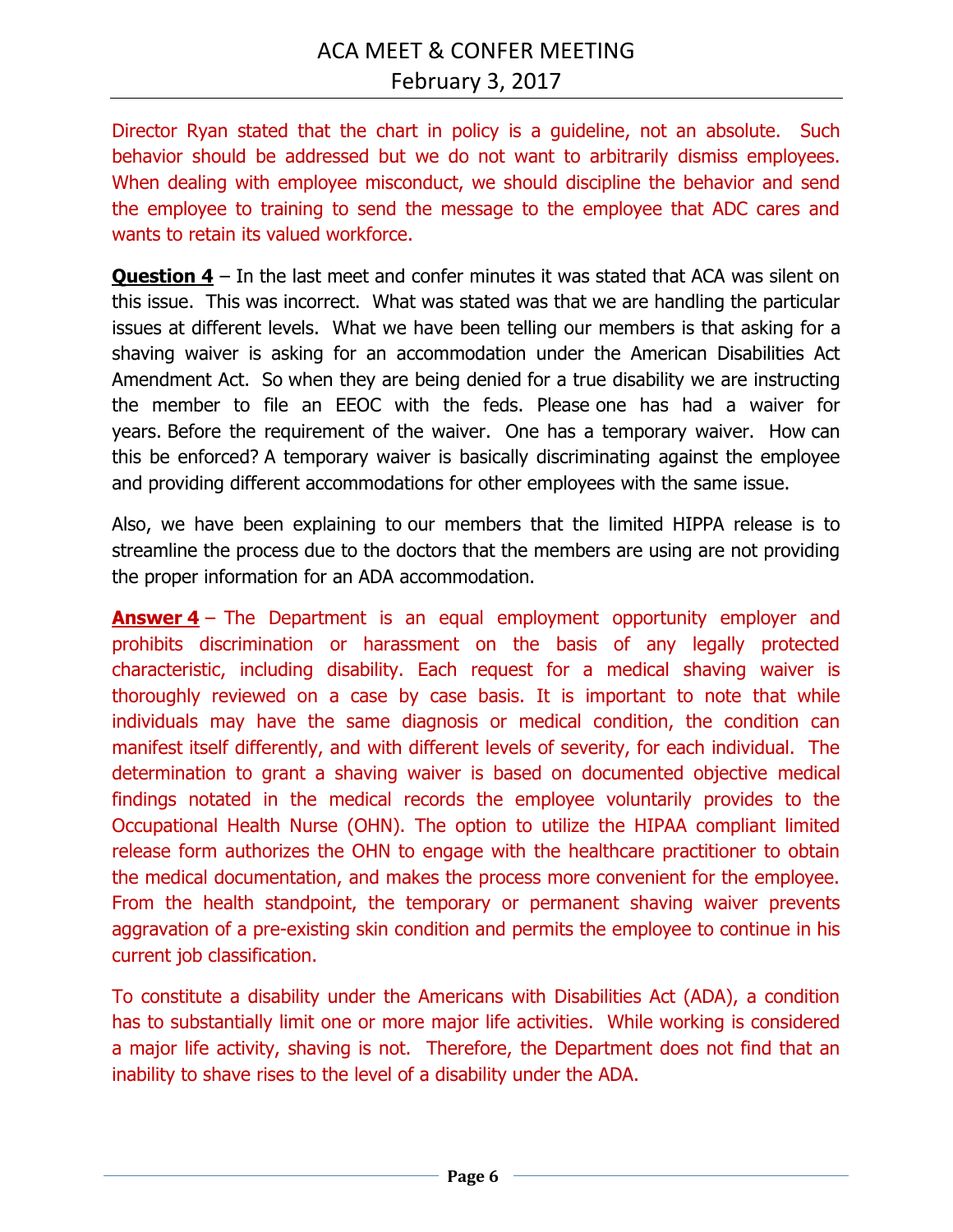Notwithstanding the fact that this condition is not a disability under the ADA, the Department provides an accommodation to employees with a documented skin condition in the form of a shaving waiver that permits them to grow facial hair up to 1/4 inch in length. For the requests for accommodation we have received to date, the employees have been advised to apply for a shaving waiver as indicated in policy.

The medical review board (Occupational Health Administrator Derleen Spence and Dr. Rowe) will continue to review incoming cases and forward their recommendations to the Warden. No more energy will be spent on beard issues. Director Ryan concluded that officers with beards are an issue of M95 safety and professional image.

ACA stated the issue is not with policy, the issue is with the review board. ACA gave an example of an employee who previously was approved for a shaving waiver, but then when DO 503 was released the employee had to re-apply for a shaving waiver. Under the medical review board's recommendation, the employee's request for a shaving waiver was denied.

Discussion ensued regarding issues with Doctor's notes not articulating employees' skin conditions as they relate to shaving waiver requests.

Director Ryan stated that the sharpest looking officers are COTA Cadets at graduation. They are crisp, clean shaven, and professional looking in their Class A uniforms.

#### Closing:

The Director encouraged the Employee Organization to utilize the opportunities they have to communicate the questions and concerns of their members more frequently, including taking advantage of his open door policy. Director Ryan further stated that he agrees that Officers are our best recruiters and praised ACA for their suggestion to put together a committee. Director Ryan added that perhaps the Department can consider reinstituting recruitment bonuses.

ACA made one last recommendation before adjourning. ACA stated that if new Officers are put onto open yards rather than going straight to lock-downs, new Officers might be more inclined to stay.

Carson McWilliams advised one of the problems is that seasoned Officers do not want to be confined to lock-downs. The 12-hour shift change should help address this issue.

Director Ryan thanked those who were in attendance.